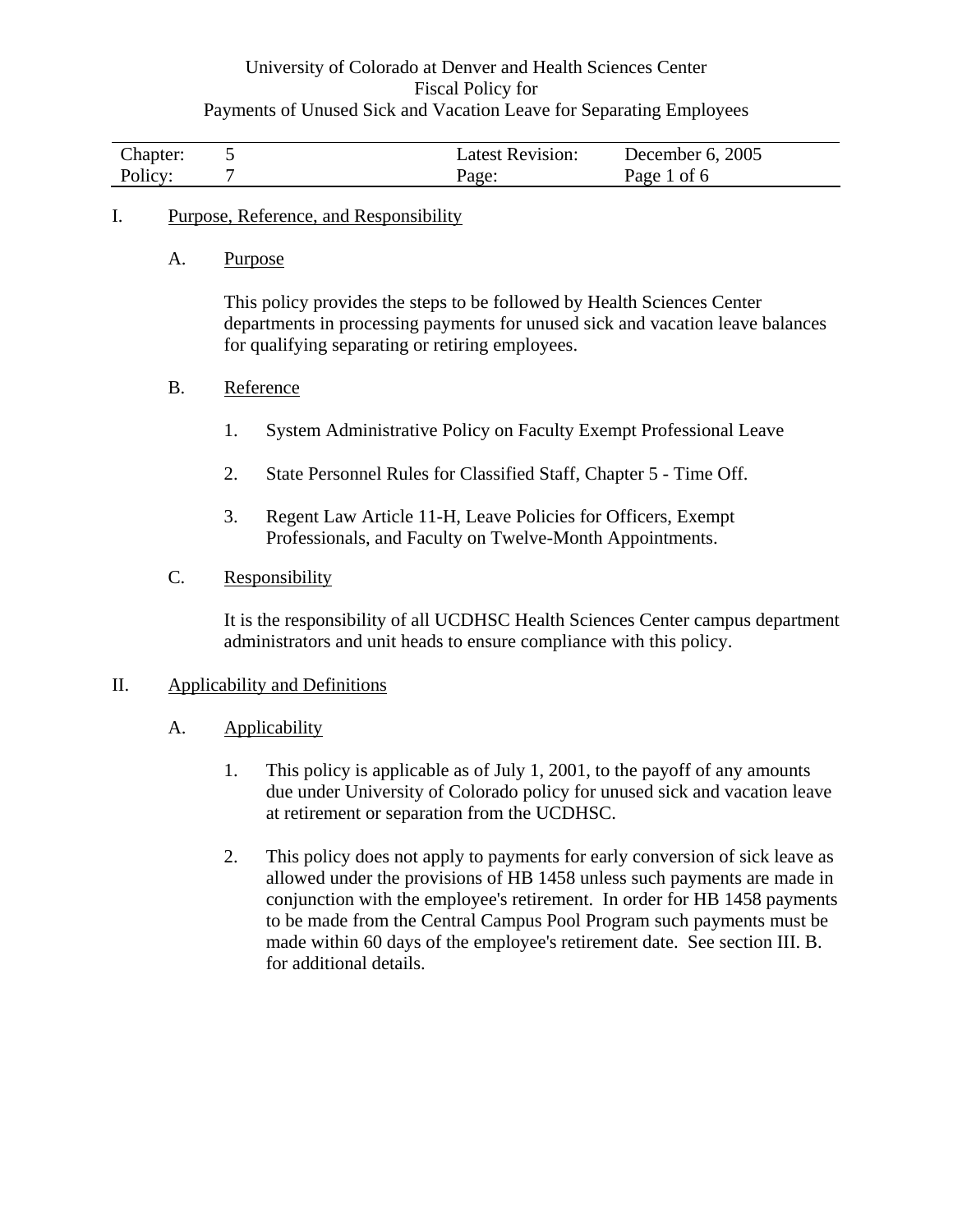| Chapter: | Latest Revision: | December 6, 2005 |
|----------|------------------|------------------|
| Policy:  | Page:            | Page 2 of 6      |

### B. Definitions

- 1. Qualifying Separation or Retirement
	- a. State Classified Staff who separate employment with the Health Sciences Center for any reason will be paid directly for any unused Vacation Leave time that has accrued but not been taken by the date of separation. In addition, if the separating employee meets the eligibility requirements (age and service) for retirement under PERA at the date of separation, 1/4 of unused sick leave will also be paid to the individual at the date of separation. Both payments are subject to accrual limits for vacation and sick leave provided in the State Personnel Rules.
	- b. Officers, Exempt Professionals, and Faculty who separate employment with the Health Sciences Center for any reason will be paid directly for any unused Vacation Leave time that has accrued but not been taken by the date of separation. In addition, if the separating employee meets the eligibility requirements (age and service) for retirement under the retirement plan in which he or she is enrolled at the date of separation, 1/4 of unused sick leave will also be paid to the individual at the date of separation. Payments for unused Vacation and Sick leave are subject to the limitation provided in the System Administrative Policy on Faculty Exempt Professional Leave.
- 2. Sick Leave Balance is number of sick hours remaining at the time of separation adjusted for usage and accruals the final month of employment. See Exhibits A and B to calculate.
- 3. Vacation Leave Balance is the number of vacation leave hours remaining at the time of separation adjusted for usage and accruals the final month of employment. See Exhibits A and B to calculate.
- 4. HB1458 Conversion of Sick Leave a program that allows PERA covered employees hired prior to July 1, 1988 to convert some or all of their sick leave balance in excess of 360 hours to salary. This program expires June 30, 2005.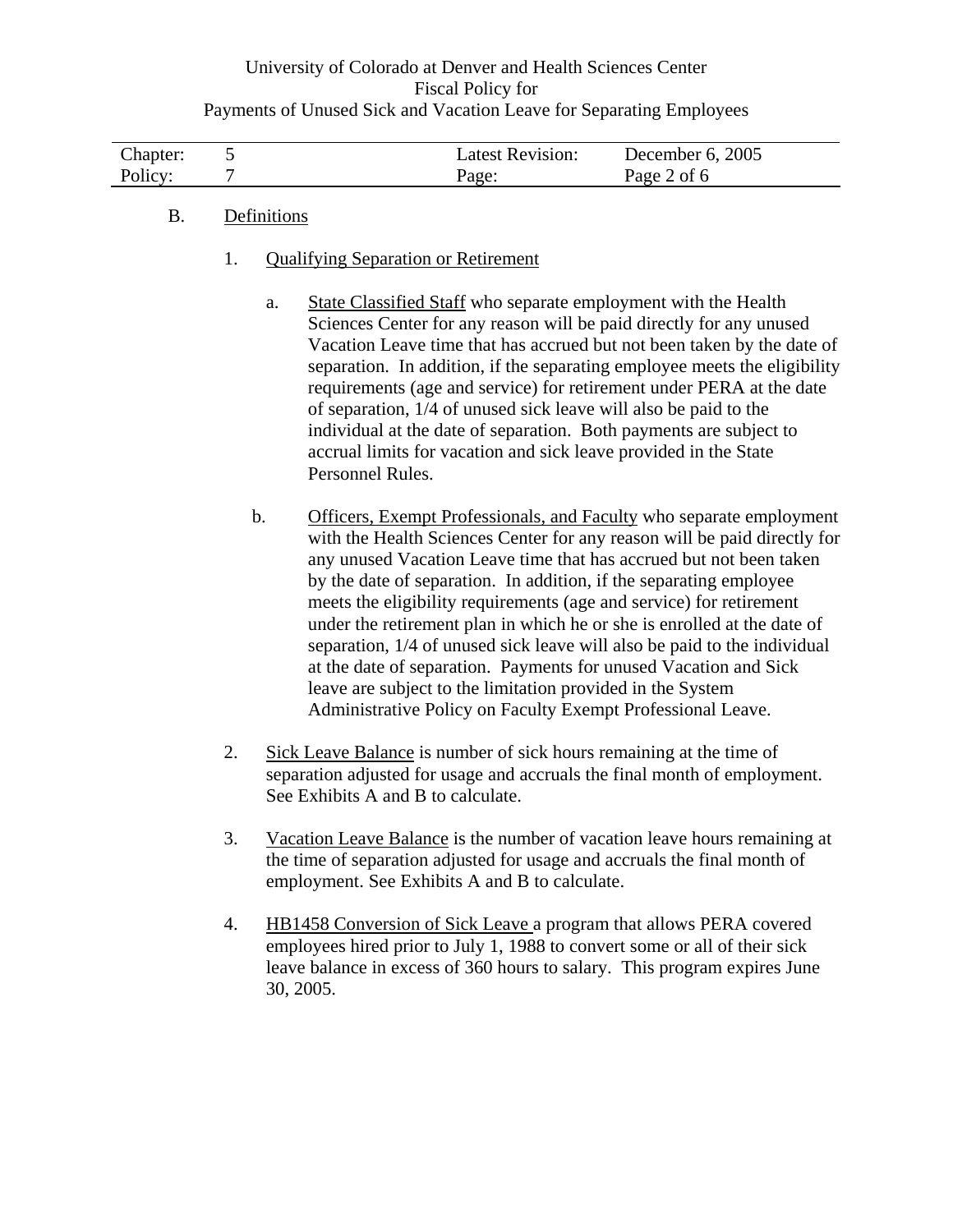| Chapter: | Latest Revision: | December 6, 2005 |
|----------|------------------|------------------|
| Policy:  | Page:            | Page 3 of 6      |

### III. Policy

### A. Payments of Sick and Vacation Leave Balances for Separating and Retiring Employees

- 1. It is the responsibility of the department administrator and unit head to ensure centralized records are maintained for sick and vacation leave balances for all Faculty, Exempt Professional, and Classified Staff personnel within his/her unit, department or division in accordance with Regent Law Article 11-H, Leave Policies for Officers, Exempt Professionals, and Faculty on Twelve-Month Appointments.
- 2. Upon notification of retirement or separation for any qualifying employee, the department administrator or unit head will calculate the unused portion of vacation leave (or vacation and sick leave in the case of an employee who is eligible for retirement) due the separating employee in accordance with applicable University of Colorado leave policies or State Personnel Rules. Adjustments should be made for any leave to be used by the employee between the time of notification and the employee's final date of employment. Forms to assist the administrator in calculating the final leave balances are included as Exhibits A and B to this Policy. Exhibit A is for calculating state classified employees and Exhibit B is for calculating Faculty and Exempt Officers.
- 3. The department administrator will process a UCDHSC Separation Pay Form for the balance of hours due the separating employee and route for review and appropriate signatures. The Separation Pay Form is included as Exhibit C-1 (for DDC employees); and C-2 (for HSC employees). The program/project and the account code for the Separation Pay Pool are provided on this form. It is critical that this coding be used when the payment batch is created in the Human Resources Time Collection System so that the Centralized Pool is charged.
- 4. A copy of the employee's final leave roster or work record and a printout of the most recent leave accrual report (available in the PS Human Resources System) should be attached to the Separation Form before routing to Human Resources. If the employee is being paid for hours in excess of the standard cap for sick leave, attach a copy of the following documentation depending on the type of employee:
	- a. Faculty: A copy of the letter certifying the employee's initial balance on May 1, 2001.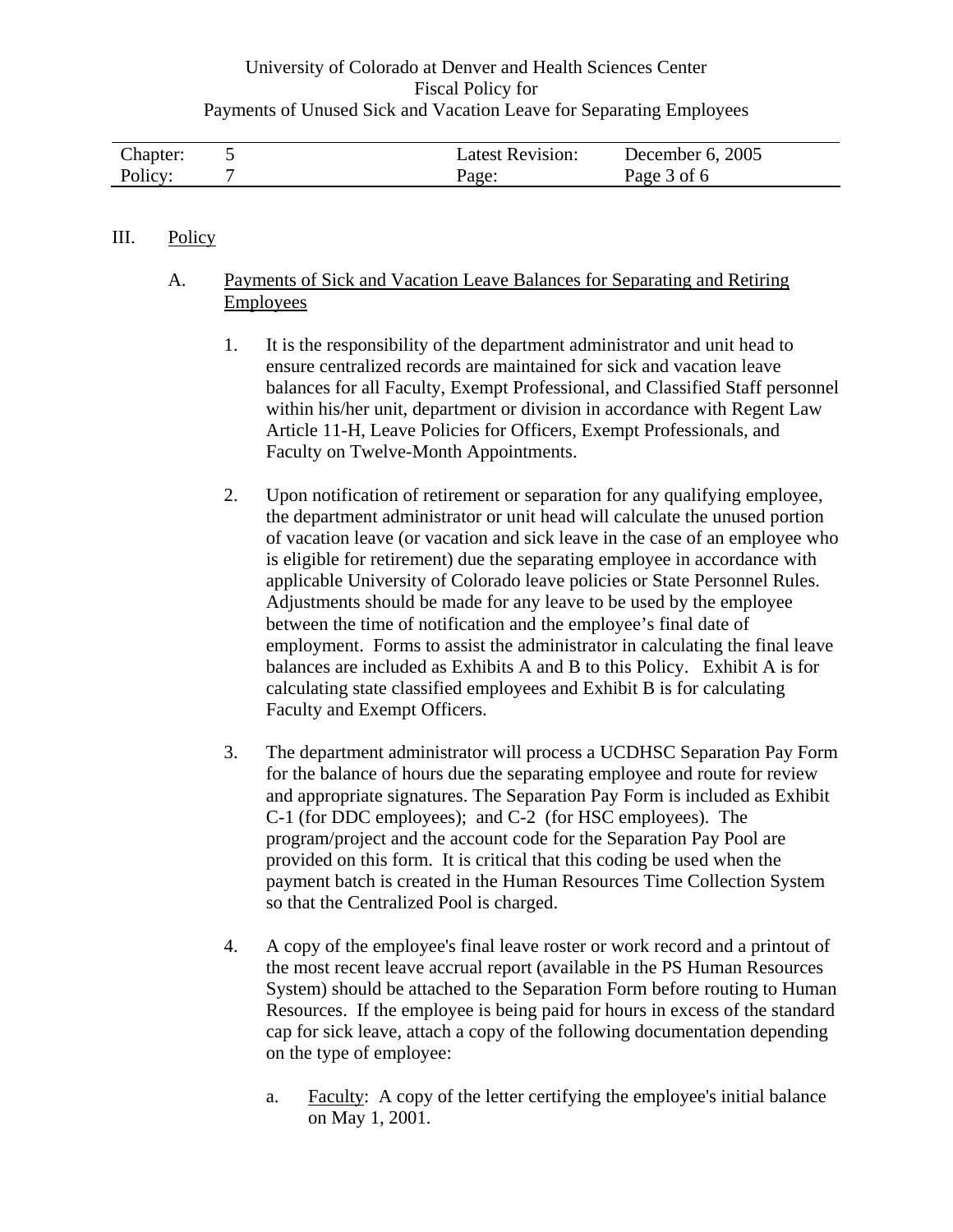| Chapter: | <b>Latest Revision:</b> | December 6, 2005 |
|----------|-------------------------|------------------|
| Policy:  | Page:                   | Page 4 of 6      |

- b. State Classified Employee: Screen Print from PeopleSoft Human Resources System leave panels showing the 6/30/88 balance.
- 5. Once an approved copy of the Separation Pay Form is returned from Human Resources, the department administrator will approve the payroll batch to generate payment to the employee. System approvals for the on-line batch are the same as other time collection payments. If the payment is made to the employee before Human Resources has approved the Separation Pay Form, it will be the responsibility of the department to refund the Pool any difference identified by Human Resources and Finance. Also it will be the responsibility of the department to collect from the employee any overpayment.

### B. Conversion of Sick Leave in Accordance with the Provisions of HB 1458

In accordance with the provisions of HB 1458, state classified employees may convert excess sick time to compensation if the conversion is elected during the period from July 1, 2000 through June 30, 2005.

- 1. If at the time of retirement (or for a period of 60 days before retirement) a state classified employee wishes to convert all or a portion of their excess sick leave under the provisions of HB 1458, the amount converted may be charged to the central pool program for sick and vacation leave payment. Any other payments under HB 1458 must be covered from departmental programs/projects.
- 2. Conversions of leave under the provisions of HB 1458 are handled by the Payroll and Benefits Services Center (PBS). Upon notification by the employee to make a HB-1458 conversion as part of the employee's retirement, the department administrator and unit head should contact the PBS and file all appropriate documentation required to make the conversion. In order to have the conversion payment charged to the central pool, be sure to use the following program/project and speed type information in communicating with the PBS.

|            | Speed Type | <b>Account Code</b>                                                                 | Fund Code | Org Code | Program/ |
|------------|------------|-------------------------------------------------------------------------------------|-----------|----------|----------|
| <b>DDC</b> | <b>HSC</b> |                                                                                     |           |          | Project  |
| 65759      | 46319      | Varies depending on<br>employee position PBS<br>will know correct<br>account to use | 28        | 21088    | 29211    |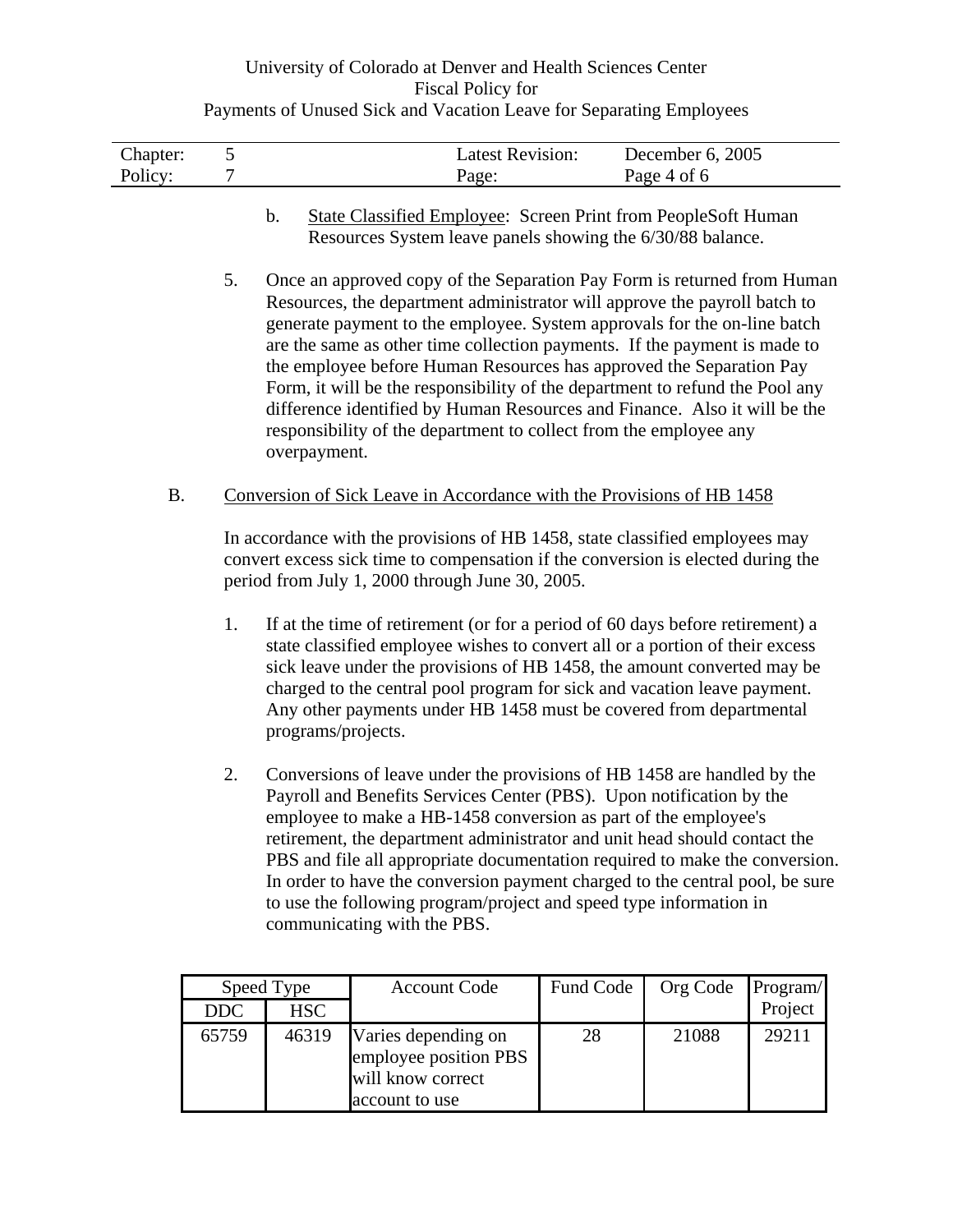| Chapter: | <b>Latest Revision:</b> | December 6, 2005 |
|----------|-------------------------|------------------|
| Policy:  | Page:                   | Page 5 of 6      |

3. Attach a copy of the PBS Sick Leave Conversion Form to the information required in Section A above when processing the conversion of leave for the individual's retirement. This form will help Human Resources verify the conversion payment as a separate transaction from the final payout of unused sick leave, and will aid in the reconciliation of leave balances.